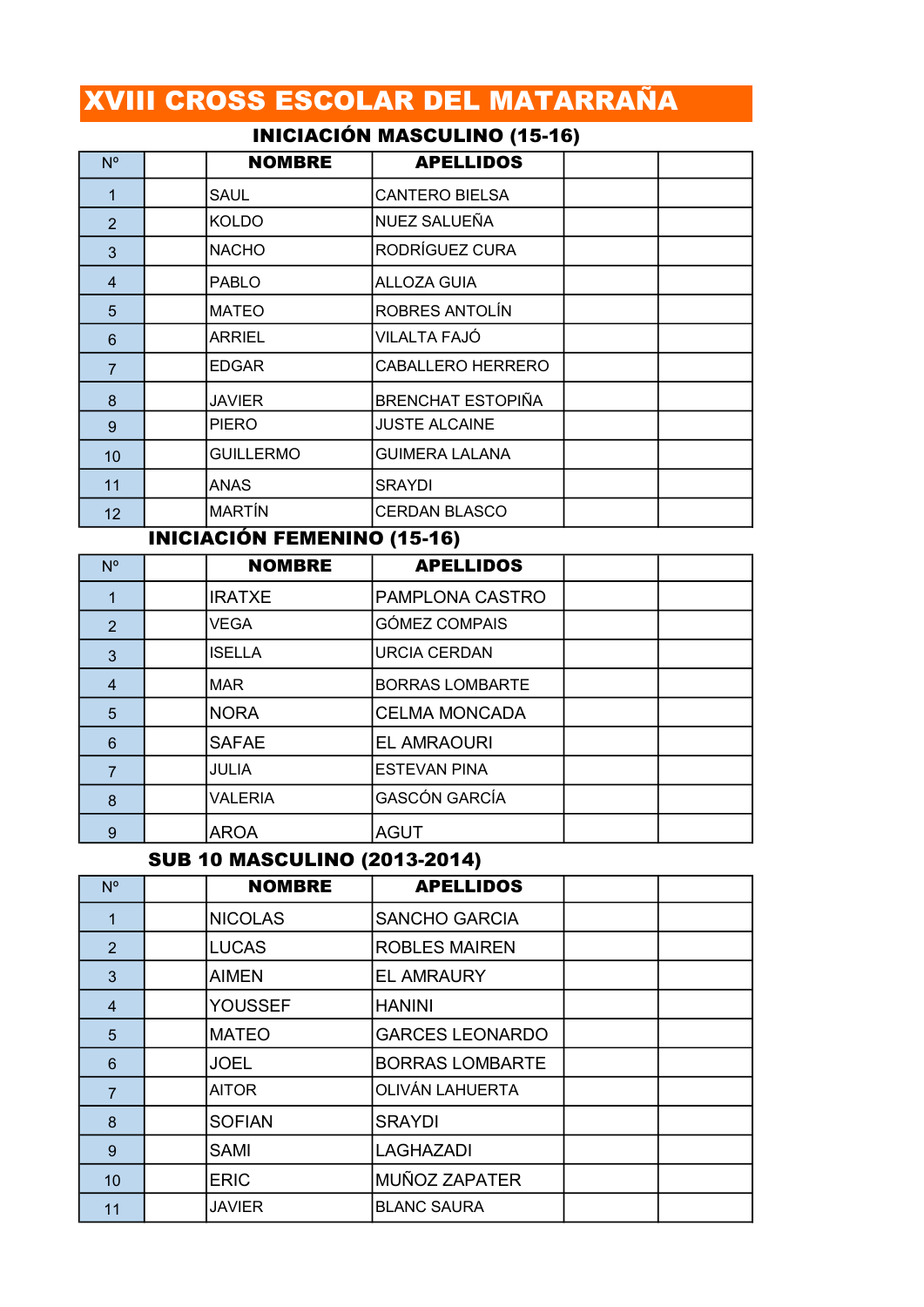| ィウ | <b>LUCAS</b>  | IGARCIA AMADOR         |  |
|----|---------------|------------------------|--|
| 13 | IIVAN         | <b>CASTRO GUERRERO</b> |  |
| 14 | <b>IDENIS</b> | <b>IDRAGOMAN</b>       |  |

### SUB 10 FEMENINO (2013-2014)

| $N^{\circ}$ | <b>NOMBRE</b>  | <b>APELLIDOS</b>       |  |
|-------------|----------------|------------------------|--|
|             | <b>NOA</b>     | <b>GUARC. GARCES</b>   |  |
| 2           | <b>RUTH</b>    | MILIAN LÓPEZ           |  |
| 3           | <b>ADRIANA</b> | <b>IMESESAN FERRER</b> |  |
|             | <b>IRENE</b>   | <b>ALLOZA GUIA</b>     |  |
| 5           | <b>INES</b>    | <b>CUEVAS ORTIZ</b>    |  |
|             | <b>DANIELA</b> | <b>PARDO BARRANCO</b>  |  |

### SUB 12 MASCULINO (2011-2012)

| $N^{\circ}$    | <b>NOMBRE</b>     | <b>APELLIDOS</b>          |  |
|----------------|-------------------|---------------------------|--|
| $\mathbf{1}$   | <b>LUIS</b>       | <b>GINER MANERO</b>       |  |
| $\overline{2}$ | <b>MARCOS</b>     | VIÑUALES FACI             |  |
| 3              | <b>DANIEL</b>     | RUIZ POZO                 |  |
| $\overline{4}$ | <b>ABDELHAFID</b> | <b>EL AMARAOUI</b>        |  |
| 5              | <b>IAN</b>        | ARIÑO RINS                |  |
| 6              | <b>JORGE</b>      | <b>MAZA CANTERO</b>       |  |
| $\overline{7}$ | <b>LUCAS</b>      | <b>MONCLUS CANTERO</b>    |  |
| 8              | <b>RODRIGO</b>    | <b>CLIMENT BLASCO</b>     |  |
| 9              | TEO               | <b>DILLA CELMA</b>        |  |
| 10             | <b>LEO</b>        | <b>LACUEVA INSA</b>       |  |
| 11             | <b>IVÁN</b>       | <b>GASCÓN GARCÍA</b>      |  |
| 12             | <b>SERGIO</b>     | SÁNCHEZ SERRANO           |  |
| 13             | <b>MARIO</b>      | PERALTA MIRAVETE          |  |
| 14             | <b>AYMAN</b>      | <b>KAMIL</b>              |  |
| 15             | <b>YERAY</b>      | <b>CABALLERO HERRERO</b>  |  |
| 16             | JAN               | <b>MONSERRAT VIDIELLA</b> |  |
| 17             | <b>FAHD</b>       | <b>SRAYDI</b>             |  |

#### SUB 12 FEMENINO (2011-2012)

| $N^{\circ}$    |  | <b>NOMBRE</b>  | <b>APELLIDOS</b>     |  |  |
|----------------|--|----------------|----------------------|--|--|
|                |  | <b>CARLOTA</b> | <b>GASIÓN LÁZARO</b> |  |  |
| $\overline{2}$ |  | <b>ANA</b>     | <b>ALEJOS LUCIO</b>  |  |  |
| 3              |  | <b>TELMA</b>   | CLEMENTE LÓPEZ       |  |  |
|                |  | <b>LAURA</b>   | <b>GINER MANERO</b>  |  |  |
| 5              |  | <b>CARLA</b>   | LOURO CLAVERÍA       |  |  |
| 6              |  | <b>OLIVIA</b>  | <b>GASIÓN LÁZARO</b> |  |  |
|                |  | AROA           | LÁZARO CONCHA        |  |  |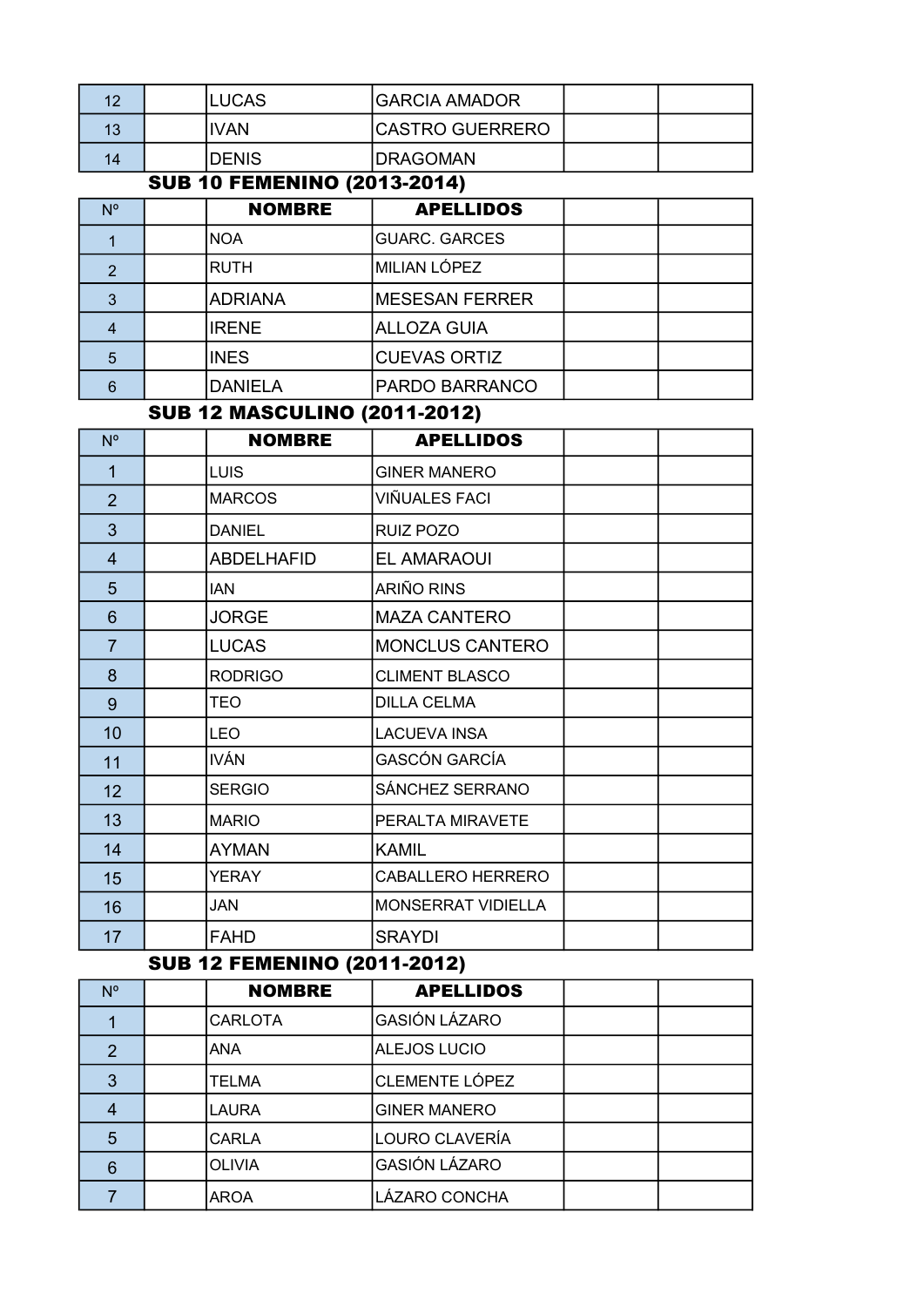|  | <b><i>SARA</i></b> | <b>ROBRES ANTOLÍN</b> |  |
|--|--------------------|-----------------------|--|
|  | IAINARA            | LOURO CLAVERÍA        |  |
|  | INÉS               | IMIRAVETE             |  |

# SUB 14 MASCULINO (2009-2010)

| $N^{\circ}$    | <b>NOMBRE</b> | <b>APELLIDOS</b>        |  |
|----------------|---------------|-------------------------|--|
|                | <b>HAMZA</b>  | EL AMARAOUI             |  |
| $\overline{2}$ | <b>JACOBO</b> | <b>ANENTO GRACIA</b>    |  |
| 3              | Martín        | PUCHOL LOZANO           |  |
|                | Víctor        | <b>ARAGUES CORRIOL</b>  |  |
| 5              | <b>DAVID</b>  | <b>ALMUDI MEMBRADO</b>  |  |
| 6              | <b>IÑAQUI</b> | <b>ANTOLIN ANDREU</b>   |  |
|                | <b>ISAAC</b>  | <b>CIRUJEDA MOULIME</b> |  |

#### SUB 14 FEMENINO (2009-2010)

|  | INOA               | <b>IMONSERRAT VIDIELLA</b> |  |
|--|--------------------|----------------------------|--|
|  | <b>IMONTSERRAT</b> | IESPADA LOSADA             |  |
|  | IMARINA            | <b>IRODENAS MARTÍN</b>     |  |
|  | IDANIELA           | <b>ALEJOS LUCÍO</b>        |  |

## SUB 16 MASCULINO (2007-2008)

| N <sub>o</sub> | <b>NOMBRE</b>      | <b>APELLIDOS</b>        |  |
|----------------|--------------------|-------------------------|--|
|                | <b>PEDRO</b>       | <b>ARROZTEGUI BOBOC</b> |  |
| າ              | JÓNATAN            | <b>CARRETERO</b>        |  |
|                | <b>HUGO</b>        | <b>EDO AGUILAR</b>      |  |
|                | <b>YOUSEF</b>      | <b>SRAYDI</b>           |  |
| 5              | <b>IVAN</b>        | <b>GINER MANERO</b>     |  |
|                | <b>JOSE MANUEL</b> | <b>ESPADA LOSADA</b>    |  |

### SUB 16 FEMENINO (2007-2008)

| Ν° | <b>NOMBRE</b> | <b>APELLIDOS</b>      |  |
|----|---------------|-----------------------|--|
|    | DOHA          | EL YAQUOUTE NAMOUSSI  |  |
|    | CAROLINA      | IARAGUES CORRIOL      |  |
| 3  | <b>JULIA</b>  | <b>RODENAS MARTÍN</b> |  |
|    | <b>ALICIA</b> | <b>IMARTIN ARBIOL</b> |  |

#### JUVENIL MASCULINO (2004-2005-2006)

| N° | <b>NOMBRE</b>    | <b>APELLIDOS</b>      |  |
|----|------------------|-----------------------|--|
|    | <b>IZAN</b>      | <b>EDO AGUILAR</b>    |  |
| 2  | <b>AMEH MABI</b> | <b>HADI SID</b>       |  |
| 3  | <b>HUGO</b>      | <b>FUENTES EROLES</b> |  |
|    | <b>JAVIER</b>    | VIÑUALES FACI         |  |
| 5  | <b>VICTOR</b>    | <b>JUSTE PLUMED</b>   |  |
|    | Javier           | <b>AGUD SORLI</b>     |  |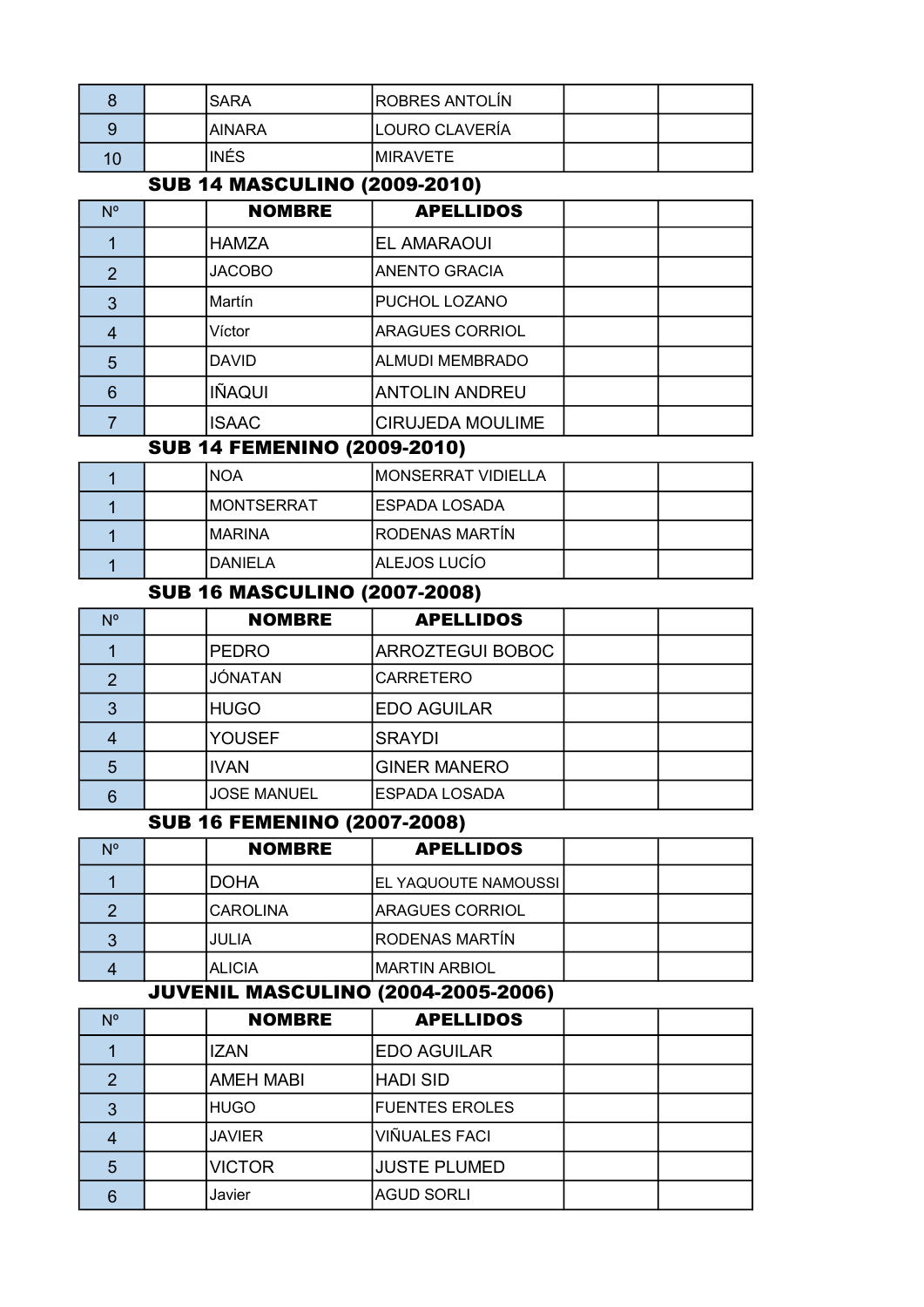|                | <u>.</u> |                         |                         |  |  |  |
|----------------|----------|-------------------------|-------------------------|--|--|--|
| $N^{\circ}$    |          | <b>NOMBRE</b>           | <b>APELLIDOS</b>        |  |  |  |
|                |          | <b>CARLOS</b>           | <b>JÁVEGA SAURA</b>     |  |  |  |
| $\overline{2}$ |          | <b>DAVID</b>            | <b>VIVES BLANC</b>      |  |  |  |
| 3              |          | <b>RAUL</b>             | PELLICER JIMENEZ        |  |  |  |
| 4              |          | <b>ANGEL</b>            | <b>ANTOLIN ANDREU</b>   |  |  |  |
| 5              |          | <b>ANGEL</b>            | <b>ALCARAZ MARTINEZ</b> |  |  |  |
| 6              |          | <b>DAVID</b>            | PÉREZ CANTERO           |  |  |  |
| 7              |          | <b>CARLOS</b>           | <b>CONESA ALFRANCA</b>  |  |  |  |
| 8              |          | <b>MIGUEL</b>           | PELLICER JIMENEZ        |  |  |  |
| 9              |          | <b>VICTOR FRANCISCO</b> | <b>ANDREU SOMOLINOS</b> |  |  |  |
| 10             |          | ABELARD                 | DOMÍNGUEZ SÁNCHEZ       |  |  |  |
| 11             |          | <b>PABLO</b>            | <b>ROMERO SERRANO</b>   |  |  |  |

### SENIOR MASCULINO (2003-1987)

# SENIOR FEMENINO (2003-1987)

| <b>N<sub>o</sub></b> | <b>NOMBRE</b> | <b>APELLIDOS</b> |  |
|----------------------|---------------|------------------|--|
|                      | IMARINA       | IALBESA          |  |
|                      | IBEATRIZ      | ARIÑO BERNAD     |  |

### VETERANO A (86-77)

| $N^{\circ}$    |               | <b>NOMBRE</b>    | <b>APELLIDOS</b>       |  |  |  |
|----------------|---------------|------------------|------------------------|--|--|--|
|                |               | <b>MASCULINO</b> |                        |  |  |  |
|                | OSCAR         |                  | <b>JUSTES GRAU</b>     |  |  |  |
| $\overline{2}$ | SANTI         |                  | <b>MORENO ARIÑO</b>    |  |  |  |
| 3              | <b>ABEL</b>   |                  | PERALTA GUILLEN        |  |  |  |
| 4              | DANI          |                  | <b>EJARQUE VALLS</b>   |  |  |  |
| 5              | CARLO         |                  | URRIOS CUBERO          |  |  |  |
| 6              | <b>RAFAEL</b> |                  | RODENAS CAÑADA         |  |  |  |
| $\overline{7}$ | <b>DIEGO</b>  |                  | CABALLERO SUGRAÑES     |  |  |  |
|                |               | <b>FEMENINO</b>  |                        |  |  |  |
|                |               | <b>ESTHER</b>    | <b>SERRANO ESTEBAN</b> |  |  |  |
| $\mathcal{P}$  |               | <b>BLANCA</b>    | DE TOMAS CEBRIAN       |  |  |  |
| 3              |               | <b>PATRICIA</b>  | <b>ALCAINE BERNAD</b>  |  |  |  |

## VETERANO B (76-67)

| Ν° | <b>NOMBRE</b>       | <b>APELLIDOS</b>    |  |  |  |  |
|----|---------------------|---------------------|--|--|--|--|
|    |                     | <b>MASCULINO</b>    |  |  |  |  |
|    | <b>JOSE ALFONSO</b> | LORENTE TORRES      |  |  |  |  |
|    | <b>LUIS</b>         | CASCALES GRIÑON     |  |  |  |  |
| 3  | <b>RAUL</b>         | AGUIAR MIR          |  |  |  |  |
|    | <b>SERGIO</b>       | <b>GARCIA CARBO</b> |  |  |  |  |
| 5  | <b>DANIEL</b>       | IMILLÁN GRACIA      |  |  |  |  |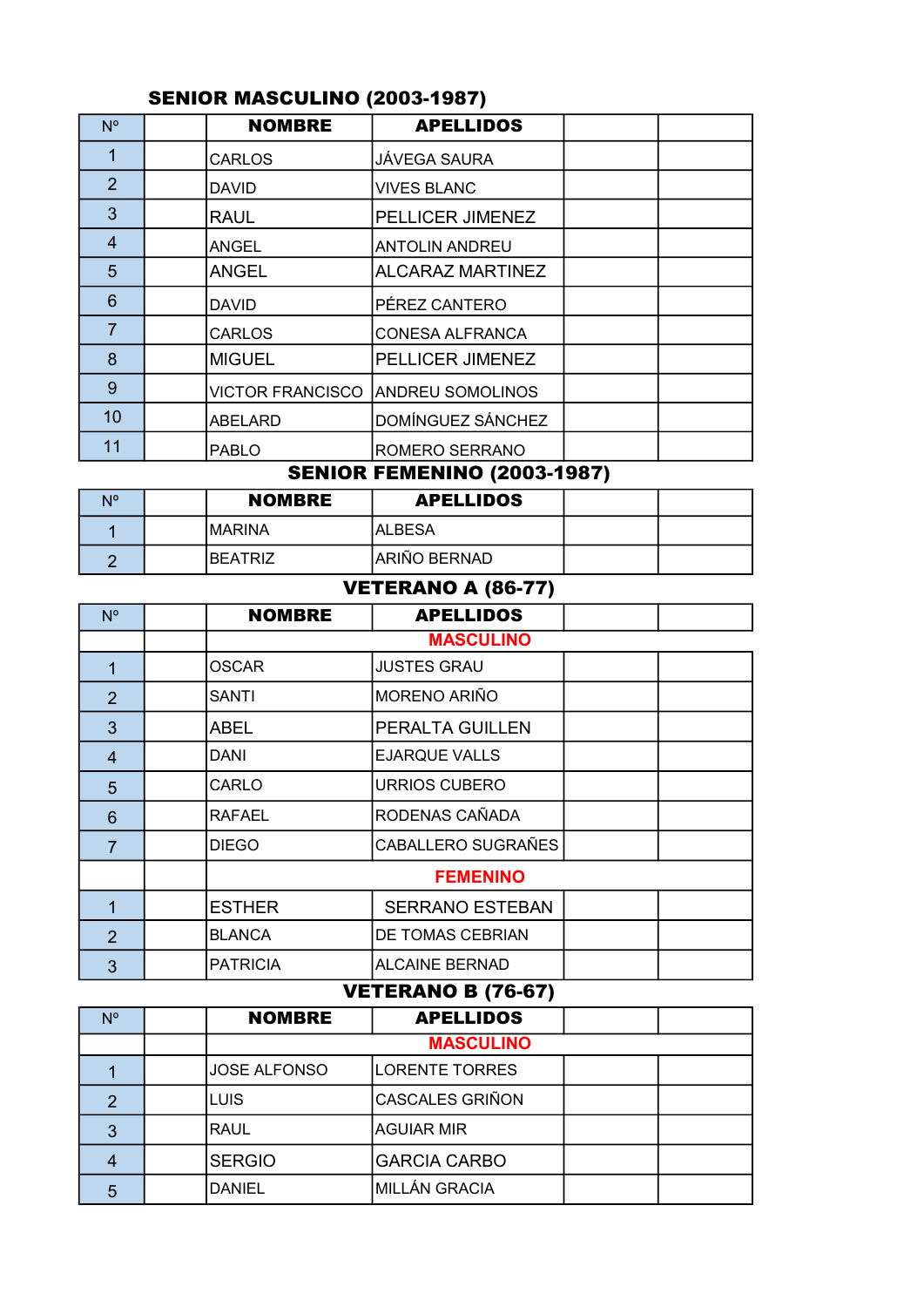| 6                   |  | <b>DAVID</b>         | MAZA DIEGO               |  |  |  |
|---------------------|--|----------------------|--------------------------|--|--|--|
|                     |  | <b>CARLOS JAVIER</b> | ANDREU SANZ              |  |  |  |
| 8                   |  | <b>JUAN CARLO</b>    | <b>GASION VILLANOVA</b>  |  |  |  |
| 9                   |  | JÓNATAN              | <b>SEGURANA PADIAL</b>   |  |  |  |
| 10                  |  | <b>JOSE MANUEL</b>   | <b>FUENTES RODRÍGUEZ</b> |  |  |  |
|                     |  | <b>FEMENINO</b>      |                          |  |  |  |
|                     |  | <b>BEATRIZ</b>       | <b>ALTABA SANZ</b>       |  |  |  |
| $\mathfrak{p}$      |  | <b>CARMEN</b>        | <b>CANTERO CATALÁN</b>   |  |  |  |
| 3                   |  | <b>PALOMA</b>        | <b>BERGÓS FARJA</b>      |  |  |  |
| VETEBANA A GC V ANT |  |                      |                          |  |  |  |

#### **VETERANO C 66 Y ANT.**

| <b>N<sub>o</sub></b> | <b>NOMBRE</b>                      | <b>APELLIDOS</b> |  |
|----------------------|------------------------------------|------------------|--|
|                      | IFRANCISCO JAVIER GASIÓN VILLANOVA |                  |  |
|                      | IJESUS ANGEL                       | ICAMPO           |  |